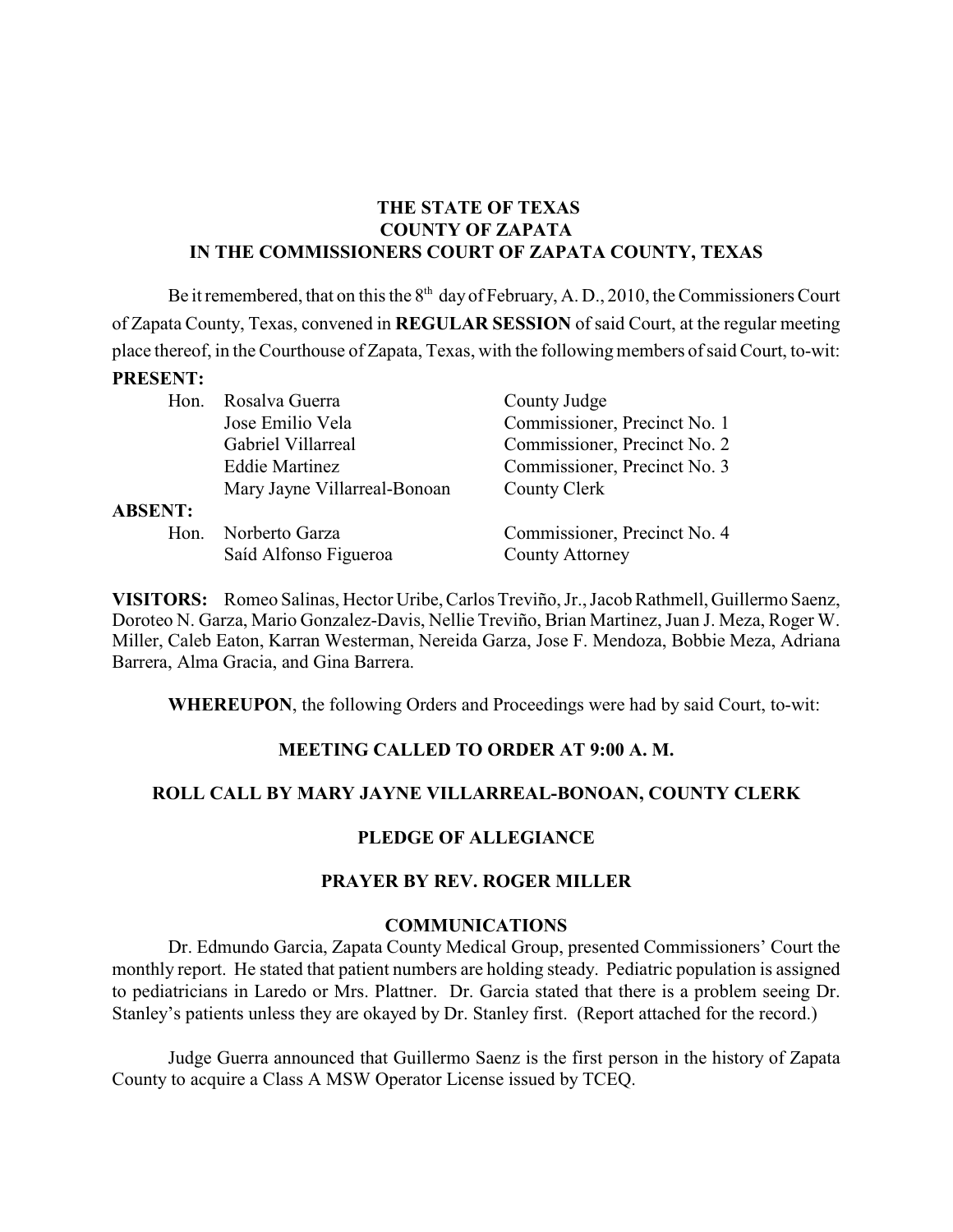#### **DEPARTMENTAL REPORTS**

Luis Lauro Gonzalez, Zapata County Tax Assessor/Collector, reported that the tax office collected \$16,287,053.19 dropping 1% from last year's 93% and \$19,044.18 was collected in Hotel Motel Tax funds.

Romeo Salinas, Zapata County Treasurer, presented Commissioners' Court with a written Treasurer's Report. (Report attached for the record.)

Caleb Eaton, Zapata County Extension Agent, presented Commissioners' Court with a written 2009 Annual Report and update on the Extension Office. (Report attached for the record.)

#### **ORDER APPROVING MINUTES FOR MEETING OF JANUARY 11, 2010**

Motion was made byCommissioner Vela, seconded by Commissioner Villarreal, to approve the Minutes of January 11, 2010 as presented by Mary Jayne Villarreal-Bonoan, County Clerk.

The above motion, being put to a vote, was approved by the affirmative vote of all members of the Court.

#### **ORDER APPROVING INVOICES**

Motion was made byCommissioner Vela, seconded by Commissioner Martinez, to approve invoices, with corrections, as presented by Doroteo N. Garza, County Auditor.

The above motion, being put to a vote, was approved by the affirmative vote of all members of the Court.

#### **COMMUNICATIONS**

Adriana Barrera, with the Texas A & M Colonia Program thanked the County Judge and Commissioners' Court. She introduced Gina Barrera and Alma Gracia and gave a brief report on services provided by the program.

## **MONTHLY BUSINESS REPORT OF ZAPATA COUNTY ECONOMIC DEVELOPMENT CENTER**

Peggy Umphres Moffett, ZCEDC President, was not present to give report at the time this item was called, however a written report was turned in at the County Clerk's office for the record. (Report attached for the record.)

# **YEARLY REPORT FOR HISTORICAL COMMISSION COMMITTEE**

Leticia Salinas, Chairperson, Zapata County Historical Commission, was not present. Written report was submitted to Commissioners' Court for the record.

## **PRESENTATION ON LION HEART ASSURANCE SOLUTIONS**

Presentation on Lion Heart Assurance Solutions was made by Glen Starnes.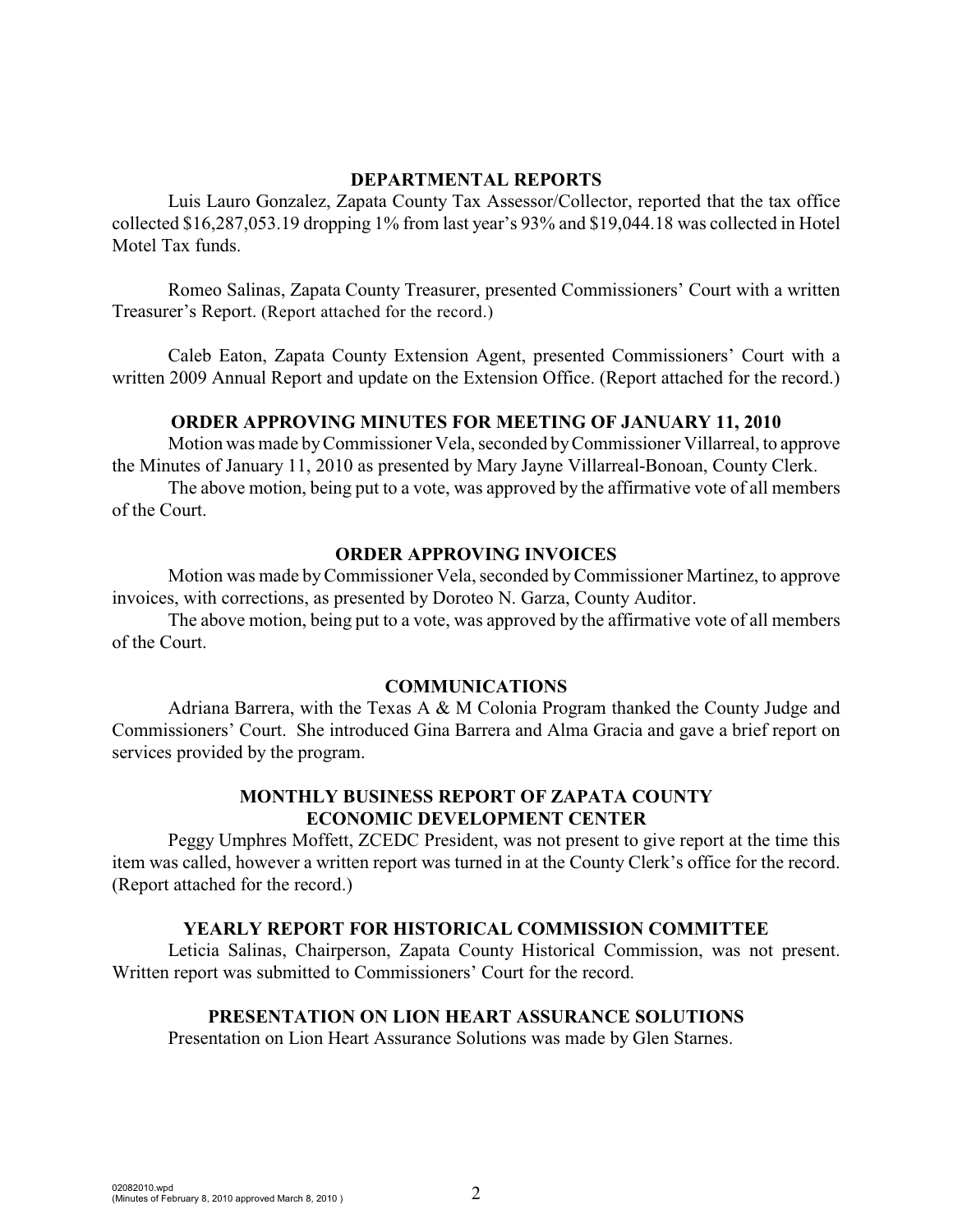# **ORDER AUTHORIZING POSTMASTER TO INSTALL MAILBOXES AT DISCRETION OF POSTMASTER AND FOLLOWING FEDERAL GUIDELINES**

Motion was made by Commissioner Vela, seconded by Commissioner Martinez, to authorize U.S. Postmaster of Zapata County to install mailboxes at discretion of postmaster and following federal guidelines as requested by Commissioner Jose Emilio Vela, Pct. 1.

The above motion, being put to a vote, was approved by the affirmative vote of all members of the Court.

## **ORDER APPROVING TO RETAIN INSPECTOR TO INSPECT ZAPATA COUNTY MUSEUM AFTER RECEIVING REPORT BY CONTRACTOR**

Motion was made byCommissioner Vela, seconded by Commissioner Villarreal, to approve to retain inspector to inspect Zapata County Museum building after receiving report by contractor as requested by Commissioner Jose Emilio Vela, Pct. 1.

The above motion, being put to a vote, was approved by the affirmative vote of all members of the Court.

## **ORDER APPROVING INSTALLATION OF SPRINKLER SYSTEM AT SOFT BALL AND LITTLE LEAGUE FIELDS**

Motion was made byCommissioner Vela, seconded by Commissioner Villarreal, to approve installation of sprinkler system at soft ball and little leaguer fields, to be paid from parks as requested by Commissioner Norberto Garza, Pct. 4.

The above motion, being put to a vote, was approved by the affirmative vote of all members of the Court.

## **ORDER APPROVING PURCHASE OF DUMP TRUCK FOR SAN YGNACIO LANDFILL**

Motion was made by Commissioner Villarreal, seconded by Commissioner Martinez, to approve purchase of dump truck for San Ygnacio Landfill at the approximate price of \$12,400.00 as requested by Guillermo Saenz, Environmental Director.

The above motion, being put to a vote, was approved by the affirmative vote of all members of the Court.

## **ORDER APPROVING USE OF OSWALDO H. AND JUANITA G. RAMIREZ EXHIBIT HALL ON MARCH**  $7<sup>TH</sup>$  **-**  $14<sup>TH</sup>$ **, 2010**

Motion was made byCommissioner Martinez, seconded by Commissioner Vela, to approve use of the Oswaldo H. and Juanita G. Gutierrez Exhibit Hall on March  $7<sup>th</sup>$  -  $14<sup>th</sup>$ , 2010 as requested by Monica Mendoza, Zapata County Fair Association.

The above motion, being put to a vote, was approved by the affirmative vote of all members of the Court.

## **ORDER APPROVING USE OF OSWALDO H. AND JUANITA G. RAMIREZ EXHIBIT HALL MARCH 6TH, 2010 FOR DOG SHOW**

Motion was made by Commissioner Villarreal, seconded by Commissioner Martinez, to approve use of the Oswaldo H. and Juanita G. Ramirez Exhibit Hall on March  $6<sup>th</sup>$ , 2010 for Dog Show.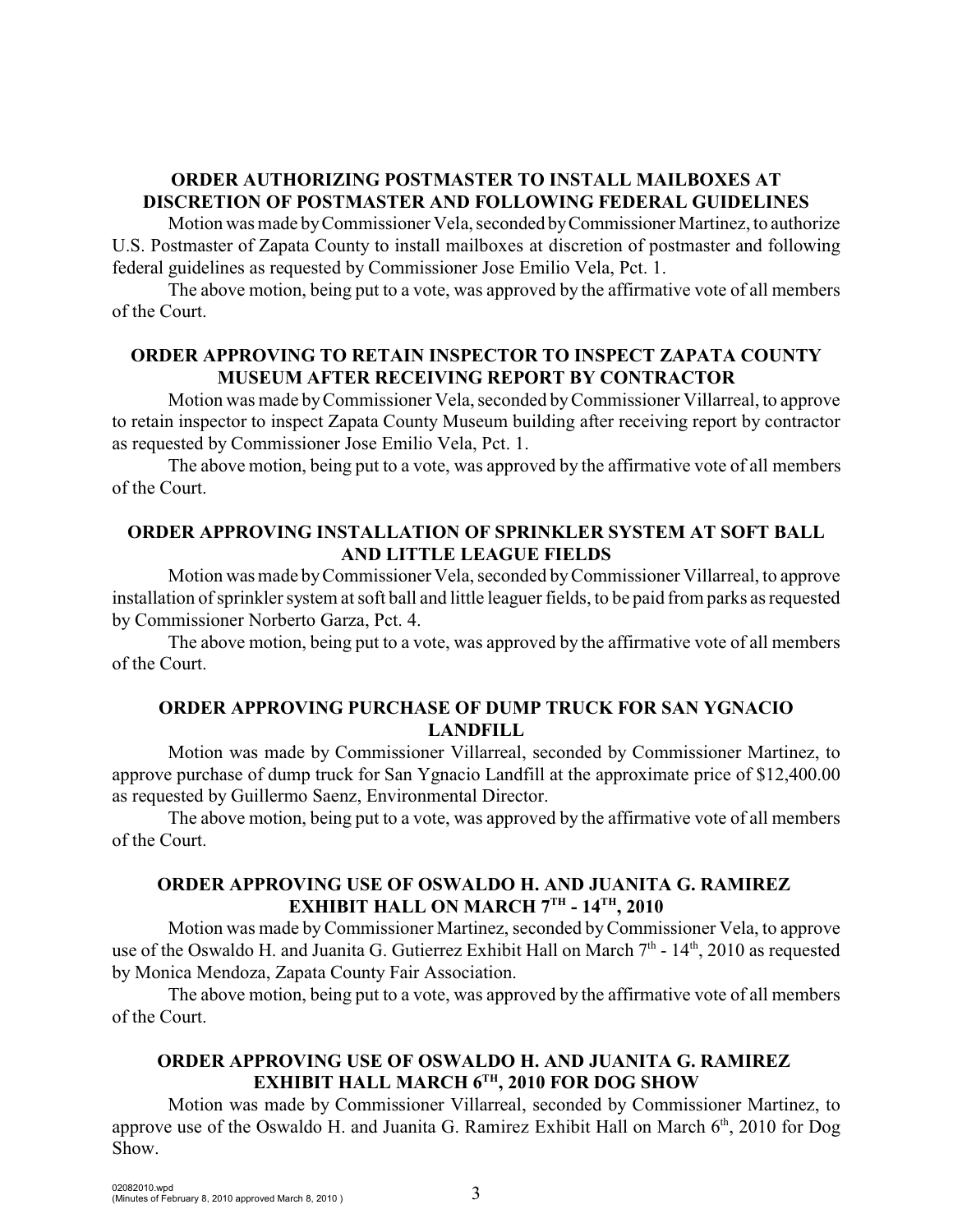The above motion, being put to a vote, was approved by the affirmative vote of all members of the Court.

#### **ORDER APPROVING ZAPATA COUNTY HISTORICAL COMMISSION MEMBERS**

Motion was made by Commissioner Villarreal, seconded by Commissioner Martinez, to approve recommendation of Zapata County Historical Commission members, as follows: Hector Hugo Gonzalez, Efrain Cavazos, Norma Mendoza, Elsa Rodriguez, Minerva Salazar, Javier Gutierrez and Armando Pacheco. Recommendations for new members due to present members not meeting requirements of attendance and failing to contribute to the business of the commission as requested by Maria G. Davila, Vice-Chairperson, Zapata County Historical Commission.

The above motion, being put to a vote, was approved by the affirmative vote of all members of the Court.

#### **ORDER APPROVING PREPARATION OF DRAFT OF BUILDING PERMIT FEES**

Motion was made by Commissioner Martinez, seconded by Commissioner Villarreal, to approve preparation of draft of building permit fees as requested by Zaragoza Rodriguez IV, Code Enforcement Officer.

The above motion, being put to a vote, was approved by the affirmative vote of all members of the Court.

#### **ORDER APPROVING 2750 YARDS OF CALICHE FOR ZAPATA COUNTY CEMETERY**

Motion was made by Commissioner Vela, seconded byCommissioner Villarreal, to approve 2750 yards of caliche for Zapata County Cemeteryat \$7.55 per yard (material and hauling) to be paid from line item 20-800-336 in the amount of \$20,762.50 as requested by Jose Mendoza, County Shop Foreman.

The above motion, being put to a vote, was approved by the affirmative vote of all members of the Court.

## **ORDER APPROVING CHANGE ORDER NO. 2 FOR ZAPATA COUNTY WATERWORKS WATER TREATMENT PLANT PROJECT**

Motion was made by Commissioner Vela, seconded byCommissioner Villarreal, to approve Change Order No. 2 for the Zapata County Waterworks Water Treatment Plant Project. There were \$46,911.00 incurred for items that were added, this will come out of the loan as part of the contract as requested by Carlos Treviño, Jr., Water Plant Director and Rathmell Engineering.

The above motion, being put to a vote, was approved by the affirmative vote of all members of the Court.

# **ORDER APPROVING TERMINATION OF EMPLOYMENT FOR ALFREDO HERNANDEZ FROM ZAPATA COUNTY WATERWORKS**

Motion was made byCommissioner Vela, seconded by Commissioner Villarreal, to approve termination of employment for Alfredo Hernandez from Zapata County Water Works. Mr. Hernandez has been absent without leave and without notification to the office for a period of more than two weeks and this constitutes abandonment of his position, as requested by Carlos Treviño, Jr., Water Plant Director.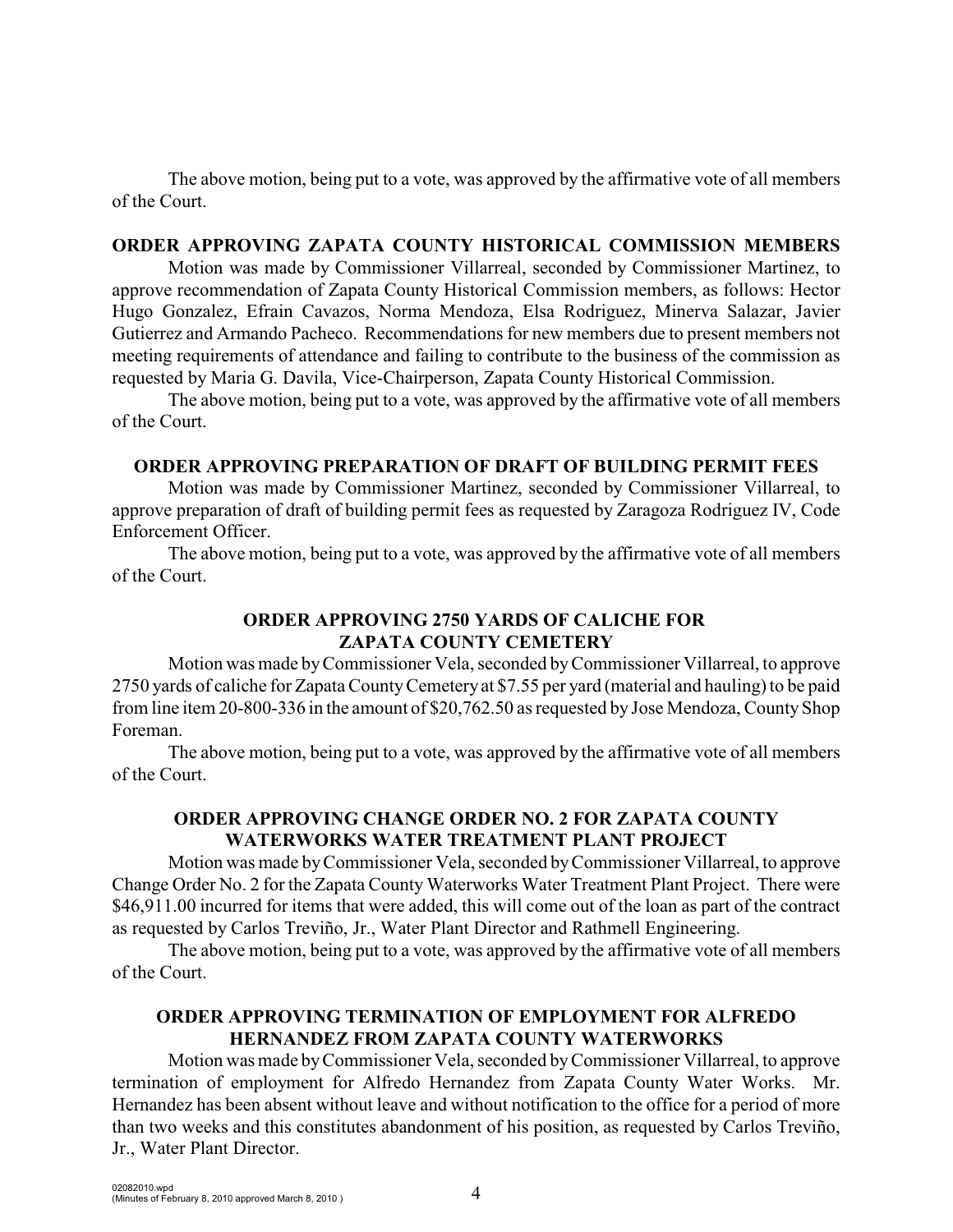The above motion, being put to a vote, was approved by the affirmative vote of all members of the Court.

#### **ORDER APPROVING LEGAL SERVICES CONTRACT WITH LAW FIRM OF ESCAMILLA & PONECK, INC**.

Motion was made byCommissioner Villarreal, seconded byCommissioner Vela, to approve legal services contract with the law firm of Escamilla & Poneck, Inc. for legal services as requested by Rosalva Guerra, County Judge.

The above motion, being put to a vote, was approved by the affirmative vote of all members of the Court.

# **ORDER APPROVING RESOLUTION FOR COUNTY OF ZAPATA, TEXAS AUTHORIZING SIGNATORS FOR RURAL TECHNOLOGY GRANT PROGRAM CONTRACT NO. RTC**-803

Motion was made byCommissioner Vela, seconded by Commissioner Martinez, to approve resolution for the County of Zapata, Texas authorizing the County Judge, Treasurer and Auditor as signators for the Rural Technology Grant Program Contract No. RTC-803 as requested by Mario Gonzalez-Davis, Project Coordinator.

The above motion, being put to a vote, was approved by the affirmative vote of all members of the Court.

## **ORDER APPROVING INSTALLATION OF SPEED HUMPS / BUMPS AND STREET / SECURITY LIGHTS**

Motion was made by Commissioner Villarreal, seconded by Commissioner Martinez, to approve installation of a security light at west end of Juarez Avenue in San Ygnacio as requested by Commissioner Gabriel Villarreal, Pct. 2.

The above motion, being put to a vote, was approved by the affirmative vote of all members of the Court.

Motion was made by Commissioner Villarreal, seconded by Commissioner Martinez, to approve installation of a speed bump at 2201 Glenn Street in the Town of Zapata as requested by Commissioner Gabriel Villarreal, Pct. 2.

The above motion, being put to a vote, was approved by the affirmative vote of all members of the Court.

Motion was made by Commissioner Villarreal, seconded by Commissioner Martinez, to approve installation of a security light at the corner of the Zapata County Airport road and Hwy. 16 as requested by Commissioner Gabriel Villarreal, Pct. 2.

The above motion, being put to a vote, was approved by the affirmative vote of all members of the Court.

Motion was made by Commissioner Villarreal, seconded by Commissioner Martinez, to approve installation of street lights at the following locations:

- a. Eleventh Avenyue between Glenn and Fresno Street (townsite)
- b. 700 block of Glenn Street (townsite)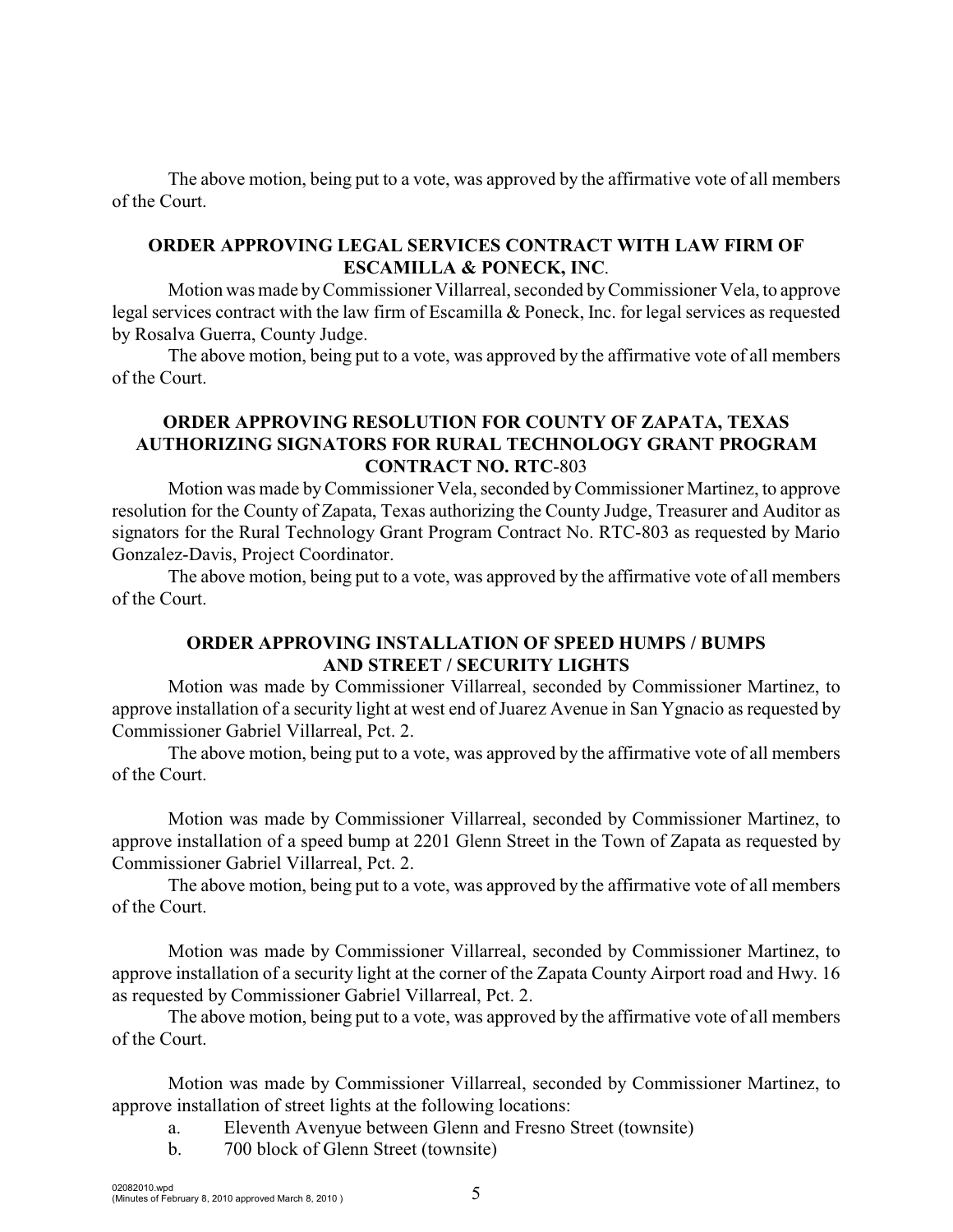as requested by Commissioner Jose Emilio Vela, Pct. 1.

The above motion, being put to a vote, was approved by the affirmative vote of all members of the Court.

Motion was made by Commissioner Villarreal, seconded by Commissioner Martinez, to approve installation of street humps at the following locations:

a. Park Drive between Yucca and Cardinal Street (FLEE)

b. Gonzalez Street between Martinez and Flores (Falcon Shores)

c. Guerrero Street at Morales Subdivision (Chihuahua)

as requested by Commissioner Jose Emilio Vela, Pct. 1.

The above motion, being put to a vote, was approved by the affirmative vote of all members of the Court.

Motion was made by Commissioner Villarreal, seconded by Commissioner Martinez, to approve installation of security at the following locations:

a. 1211 Medina

b. 1515 Guerrero

as requested by Commissioner Norberto Garza, Pct. 4.

The above motion, being put to a vote, was approved by the affirmative vote of all members of the Court.

Motion was made by Commissioner Villarreal, seconded by Commissioner Martinez, to approve installation of speed humps at the following locations:

- a. 1105 Villa
- b.  $4<sup>th</sup>$  and Zapata
- c. 412 Medina Avenue

as requested by Commissioner Norberto Garza, Pct. 4.

The above motion, being put to a vote, was approved by the affirmative vote of all members of the Court.

Motion was made by Commissioner Villarreal, seconded by Commissioner Martinez, to approve installation of street lights at the following locations:

a. 2002 McAllen (Siesta Shores)

- b. 5321 Laredo Lane
- c. 206 Crane (Falcon Mesa)

as requested by Commissioner Eddie Martinez, Pct. 3.

The above motion, being put to a vote, was approved by the affirmative vote of all members of the Court.

Motion was made by Commissioner Villarreal, seconded by Commissioner Martinez, to approve installation of speed humps at the following locations:

- a. 407 Eagle Street
- b. 5434 Garry Lane
- c. 5114 Grande Lane and Siesta Lane
- d. 2317 County Road (Falcon Lake Estates West)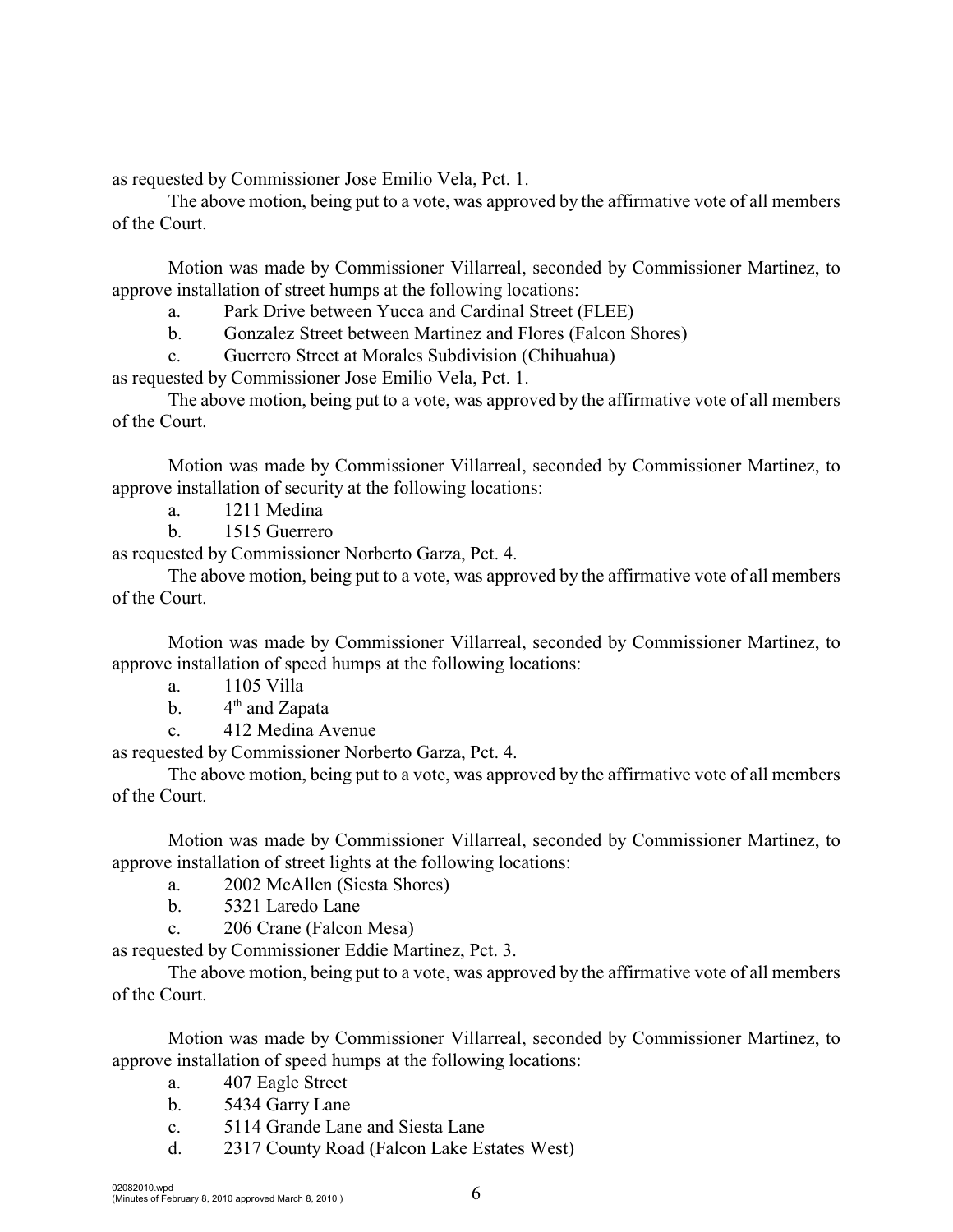as requested by Commissioner Eddie Martinez, Pct. 3.

The above motion, being put to a vote, was approved by the affirmative vote of all members of the Court.

Motion was made by Commissioner Villarreal, seconded by Commissioner Martinez, to approve the following line item transfer:

|     | From: Water Works | 10-370-901 | <b>Royalty Fund</b>      | \$13,000.00  |
|-----|-------------------|------------|--------------------------|--------------|
| To: | Water Works       | 10-409-764 | <b>Contract Services</b> | \$13,000.00  |
|     | From: Water Works | 10-370-901 | <b>Royalty Fund</b>      | \$30,000.00  |
| To: | Water Works       | 10-409-763 | <b>Contract Services</b> | \$30.000.00] |
|     | From: Water Works | 10-370-901 | <b>Royalty Fund</b>      | \$10,000.00  |
| To: | Water Works       | 10-409-753 | <b>Special Material</b>  | \$10,000.00  |
|     |                   |            |                          |              |

to meet budget requirements as requested by Carlos Treviño, Jr., Water/Waste Water Director.

The above motion, being put to a vote, was approved by the affirmative vote of all members of the Court.

#### **MOTION WAS MADE BY COMMISSIONER VELA, SECONDED BY COMMISSIONER VILLARREAL, TO ENTER INTO EXECUTIVE SESSION**

# **MOTION WAS MADE BY COMMISSIONER VILLARREAL TO RETURN TO REGULAR SESSION AND WAS APPROVED BY THE AFFIRMATIVE VOTE OF ALL MEMBERS OF THE COURT**

## **ORDER AUTHORIZING LEGAL COUNCIL OF ESCAMILLA AND PONECK, INC. TO REPLY AND TAKE NECESSARY ACTION REGARDING CONTEMPLATED LEGAL ACTION IN CONNECTION WITH SAN YGNACIO STREET AND DRAINAGE IMPROVEMENT PROJECT**

Motion was made by Commissioner Martinez, seconded by Commissioner Vela, to authorize legal council of Escamilla and Poneck, Inc., to reply and take necessary action regarding contemplated legal action in connection with the San Ygnacio Street and Drainage Improvement Project, as discussed in closed session.

The above motion, being put to a vote, was approved by the affirmative vote of all members of the Court.

#### **ORDER TO TABLE REQUEST BY COUNTY AUDITOR DOROTEO GARZA AND NELLIE R. TREVIÑO, PERSONNEL DIRECTOR, REGARDING PAYMENT FOR DAMAGES ON VEHICLE DUE TO POT HOLE LOCATED ON 1600 BLOCK OF ROMA STREET**

Motion was made by Commissioner Vela, seconded by Commissioner Villarreal, to table request by County Auditor Doroteo Garza and Nellie R. Treviño, Personnel Director, regarding payment for damages to vehicle due to pot hole located on 1600 block of Roma Street.

The above motion, being put to a vote, was approved by the affirmative vote of all members of the Court.